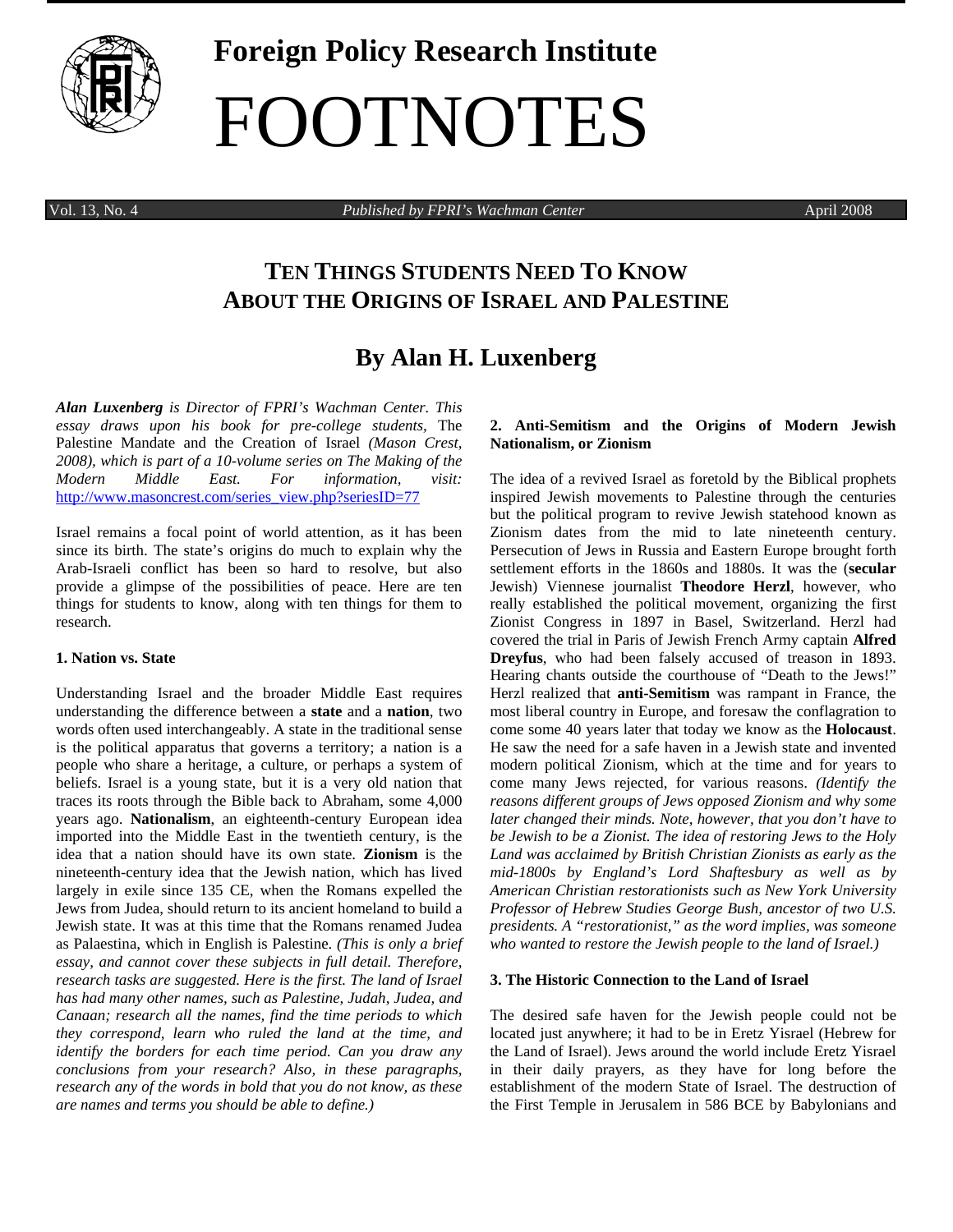the destruction of the Second Temple in 70 CE by the Romans are mourned by Jews everywhere every year during the somber holiday of Tisha B'Av (literally, the ninth of the Hebrew month of Av). Even in moments of greatest joy--wedding ceremonies-- Jewish bridegrooms crush a glass in remembrance of the destruction of the Temples. To this day, the Western Wall, the remnant of the retaining wall of the Temple, is a holy site visited by tens of thousands of Jews around the world every year. (*Jerusalem is sacred to three faiths. Find out the connection between Jerusalem and each of Islam and Christianity.)* 

## **4. A Land Without a People?**

Lord Shaftesbury called Israel "a land without a people for a people without a land." This highlights the source of the problem that has troubled relations between Jews and Arabs in the Middle East for a hundred years. In the late 1800s, the land in question was indeed a "land without a people," in the sense that the people living there did not think of themselves as a "nation." But, it was not a land without people. While much of the land was barren, there were a few hundred thousand people living there, most of them Muslim Arabs, who began to be concerned about the influx of Jews. The Arabs living there did not, however, call themselves "Palestinians." That is because in the late 1800s, there was no sovereign entity known as Palestine. (In ancient times, it was a Roman province.) The whole region, along with much of the Middle East, belonged to the Ottoman Turkish Empire, and Palestine did not even exist as a specific entity within the empire; nor had there ever been a sovereign entity known as Palestine. The area that today is called "historic Palestine" was at the time of Ottoman rule subdivided into different districts within the empire, reporting to different governors. If there was no Palestine, then there were no Palestinians. Indeed, if you asked the average person living there at the time to identify themselves, they may have identified themselves as members of a family or clan, as Muslims, possibly as Syrians (since "historic Palestine" was considered by many to be part of southern Syria, which itself was not an independent entity at the time), or they would have identified as Arabs or as subjects of the Ottoman Empire. The Palestinians didn't become a self-identifying people until later, perhaps around 1920 (or even much later), and that was largely in response to Zionism. One could say that had there been no Zionism, there likely would have been no "Palestinianism." *(Research the difference between an Arab, a Kurd, a Berber, and a Persian--all Muslims who live in the Middle East--and find out which states are associated with which of these peoples today, and which "nation" has no state. Also, define Pan-Arabism, and find out the years in which it appeared to thrive.)*

## **5. The Thrice-Promised Land?**

In 1914 came "The Great War," or as we call it today World War I because it was followed by an even greater war. The Ottoman Turks aligned themselves with the Germans and the Austro-Hungarians. These "Central Powers" fought against the "Allied Powers," consisting of the British, French, Italians, Russians, and eventually the Americans. To help win the war, the British made many promises to many groups. From the Arab viewpoint, the British promised Palestine to them in 1915-16, in the **Hussein-McMahon correspondence**, an exchange of letters between a British official and the Sherif Hussein of Mecca, the gist of which was that in exchange for leading an Arab Revolt against the Ottoman Turks, the British would grant independence to the Arabs after the war (assuming British victory in the war!). From the Jewish viewpoint, the British promised Palestine to them in the **Balfour Declaration** of 1917. The French also had a claim on it by dint of the 1916 **Sykes-Picot Agreement,** which is why Israel/Palestine is sometimes called "the thrice promised land."

In fact, however, the borders in all of these agreements or understandings were ambiguous. After the war the British attempted to make good on all their commitments--including establishing the sons of Sherif Hussein, Abdallah and Feisal, as the leaders of the soon-to-be-independent states of Transjordan and Iraq--but none of the claimants were satisfied. *(In this paragraph and the next, you will find references to what historians call "primary documents"--the actual documents prepared at the time these events took place. The British documents cited here, which can be found at Yale University's Avalon website and on mideastweb.org, are clearly written and worth taking the time to read. Compare the three sets of documents cited above, and determine to what degree they conflict with each other. URLs for these documents are provided at the end.)* 

#### **6. The British Mandate for Palestine**

With the collapse of the 600-year-old Ottoman Empire at the end of World War I, the victorious Allied Powers met in 1920 to determine the disposition of the former Ottoman territories. The northern half of the province of Syria was assigned to France, and the southern half – corresponding to the modern states of Israel, Jordan, and the areas known as the West Bank and Gaza – was assigned to Great Britain. In 1922, the newly formed **League of Nations** (the predecessor of the United Nations) confirmed the assignment of the "**Palestine Mandate**" to Great Britain, tasking Britain specifically with the responsibility of putting into effect the terms of the Balfour Declaration (securing "the establishment of a Jewish national home" in Palestine). Soon, however, Britain found itself embroiled in a dispute between Jews and Arabs in Palestine that it could not resolve. Eventually, in 1937, it put forth the **Peel Partition Plan** to divide Palestine into two separate states, one Jewish and one Arab. However, this plan was rejected by the Arabs and quickly shelved. With an eye to securing Arab support in the coming war with Germany, the British then moved to restrict Jewish immigration into Palestine in 1939 – at just the moment the Jews of Europe most needed a safe haven from Nazi Germany. In hindsight, we can see that tens of thousands, perhaps hundreds of thousands of Jews, lost their lives because of this policy. With Hitler's rise to power in 1933 (after a democratic election in Germany!), the systematic deprivation of the rights of German Jews began. Eventually, in 1938, the world witnessed the **Anschluss** (Germany's ingestion of Austria), **Kristallnacht** (a German pogrom against the Jews), and the **Evian Conference** (an international conference to discuss the Jewish refugee problem that revealed that in fact no country really wanted any more Jews). With the onset of World War II in 1939, Britain turned to deal with a much larger problem. *(Find a map of the Peel Partition Plan and determine what percentage was planned for the Jews, what percentage for the Arabs, and what was to remain under international trusteeship. How did the two sides*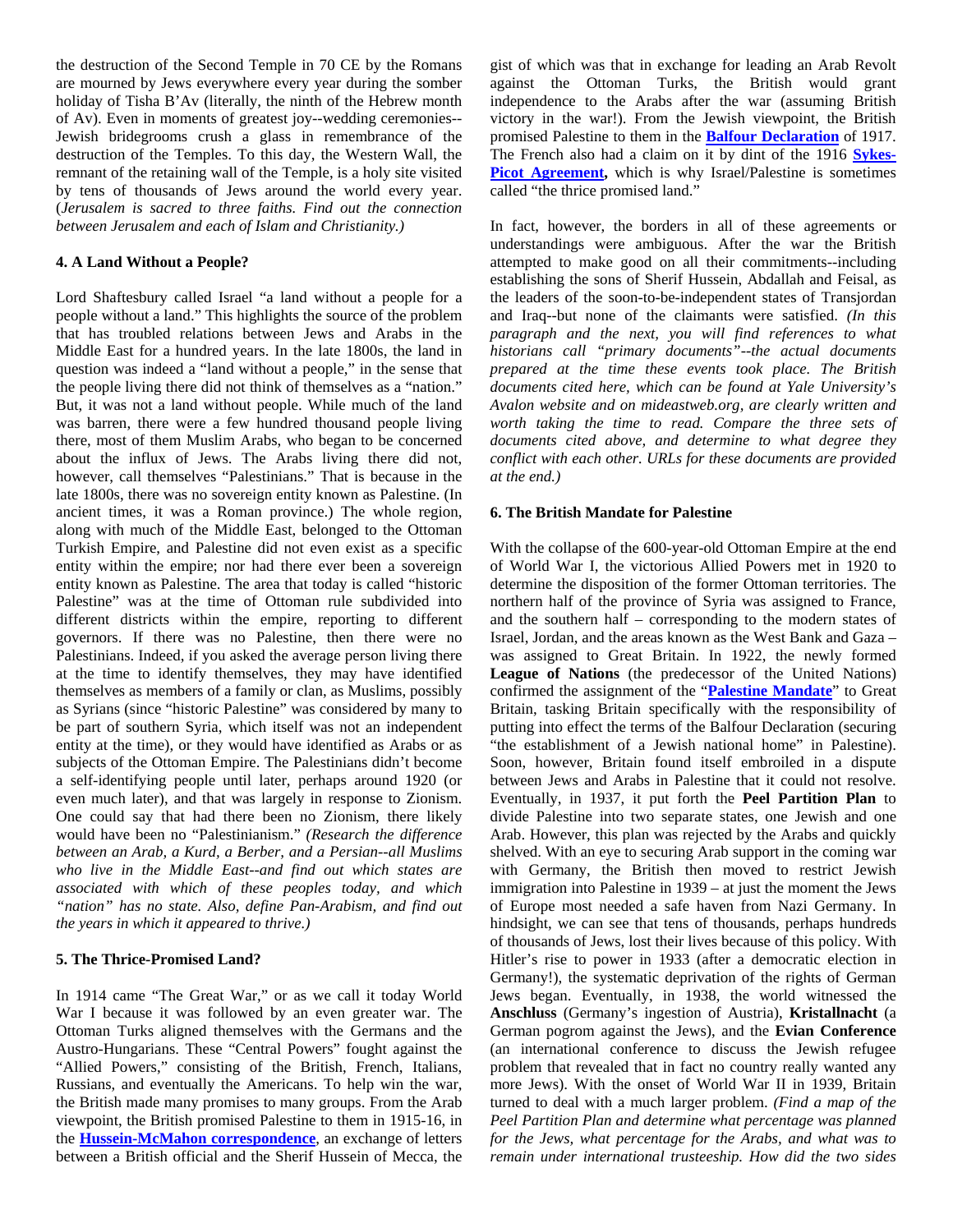#### **7. Establishment of the Jewish State**

On November 29, 1947, the United Nations voted in favor of Resolution 181, known as the **UN Partition Resolution,**  dividing Palestine into three parts – a Jewish state, an Arab state, and the area in and around Jerusalem, which was set aside for governance under an international trusteeship. It was not everything Ben-Gurion wanted, but a small state was better than no state at all. Not so for the Arabs, for whom partition of any kind was unacceptable. A civil war of sorts ensued immediately following the passage of the Partition Resolution, and after **David Ben-Gurion** proclaimed the establishment of the Jewish state of Israel on May 14, 1948, five Arab states invaded. Israel's victory in that war was by no means ensured, as it was outnumbered and out-gunned. America's newly formed CIA predicted Israel's imminent defeat. Yet, the Israelis emerged victorious, culminating in Israel's controlling about 78 percent of Palestine, including half of Jerusalem, and Jordan controlling the West Bank and the other half of Jerusalem, while Egypt won control of the Gaza Strip. Notably, Arab possession of the West Bank and Gaza during the 19 subsequent years (1949-67) did not result in the emergence of a Palestinian state. *(One alternative to partition would have been establishing a bi-national state that protected the rights of both nations of Palestine; this was favored by a small minority of Zionists but rejected by the Arabs. It is sometimes offered as an alternative even today. How would you assess the merits of partition vs a bi-national state in the 1920s or 30s, and how would you assess it today? One place to look for competing arguments is the majority and minority reports of the UN Special Committee on Palestine in 1947.)* 

# **8. The Altalena Affair**

One of the most bizarre events of the 1948 War of Independence was the **Altalena affair**, in which Israeli Prime Minister Ben-Gurion ordered an attack upon a ship carrying weapons to the Irgun, an organization led by future prime minister **Menachem Begin**. Begin was on the ship, and **Yitzhak Rabin**, another future prime minister, was among the attackers. The ship burned with its load; Begin made it to safety. What brought Jew to attack Jew in the middle of a war against the Arabs? Ben Gurion's requirement that the new State of Israel have only one military under one command and his insistence that the arms shipment would have violated the terms of a ceasefire then in effect. *(When Israelis today say they await the Palestinian Altalena, what do you think they are saying? And speaking of ships that help tell the story of the establishment of the State of Israel, students are encouraged to research the stories of two others, the SS St. Louis and the Exodus 1947. Whom and how many did these ships carry? From where did they embark and where did they intend to disembark? What happened to the passengers? And what do they reveal about the story of Israel? )*

# **9. Can Israel and Palestine Co-Exist?**

From the outset there were competing visions of Zionism: there were those Zionists who would accept a piece of land, however small--they were the majority; there were those who would brook no compromise of their vision of the Biblical promised land (Israel, the West Bank, Gaza, and parts of Jordan, Syria,

and Lebanon)--they were the minority. Until now (perhaps), there were never competing visions of "Palestinianism"--just the one vision that would tolerate no compromise over any part of the land. That was the position of the **Hajj Amin al-Husseini**, the Grand Mufti of Jerusalem and leader of the Palestinian Arabs for much of the 1920s and 30s, until he went into exile and subsequently aided the Nazi regime in Germany, whose goals he shared. That was the position, later on, of the Palestine Liberation Organization, founded in 1964 with the aim of liberating all of Palestine from Zionist control. The 1988 charter of the terrorist group **Hamas**, for example, specifically says that no compromise is possible over any portion of "historic Palestine," for it is all a sacred Islamic trust. Likewise, some Jews even today want all the land that they feel was promised in the Bible. My opinion (and students are certainly encouraged to develop contrasting but reasoned opinions) is that the only way to peace is for all sides to remember that while the land may be holy, the borders are not; they are subject to negotiation. Indeed, when some claimants to the land claim all of "historic Palestine," all they are claiming is a land whose boundaries were defined by Great Britain in the 1920s in accordance with London's reading of history and the Bible! *(Do profiles of prominent Palestinian leaders, such as al-Husseini, Yasir Arafat, Sheikh Ahmed Yassin, Sari Nusseibeh, and Mahmoud Abbas, and describe their visions for Palestine. How do they differ?)* 

#### **10. A Final Thought**

The creation of the modern State of Israel is the story of a people who, despite being expelled from their homeland nearly 2,000 years ago and persecuted throughout the world, managed not only to survive as a people but to return to their ancient homeland to establish a modern state. This is unprecedented. That the preponderance of Jewish immigrants came from countries without any experience of democracy to a region that enjoyed no democracy itself, and that they constituted a state that, from its inception, was threatened with extinction by its neighbors--and still managed to build a thriving democracy--is unique in world history. But their greatest achievement still lies in the future, and it is one that they cannot achieve alone: peaceful relations with a yet-to-be-established State of Palestine and with the Arab world as a whole.

Here are a few must-read books to learn more about this:

- *A Short History of the Jewish People: From Legendary Times to Modern Statehood*, by Raymond P. Scheindlin (Oxford, 2000)
- *Right to Exist: A Moral Defense of Israel's Wars*, by Yaacov Lozowick (Doubleday, 2003)
- *Israelis and Palestinians: Why do they Fight? Can They Stop?*, by Bernard Wasserstein (Yale, 2003)
- *The Palestinians*, by Anna Carew-Miller (Mason Crest Publishers, 2004)
- *Israel*, by Adam Garfinkle (Mason Crest Publishers, 2004)

Some movies worth viewing include:

*Lawrence of Arabia* (1962) *Cast A Giant Shadow* (1966)